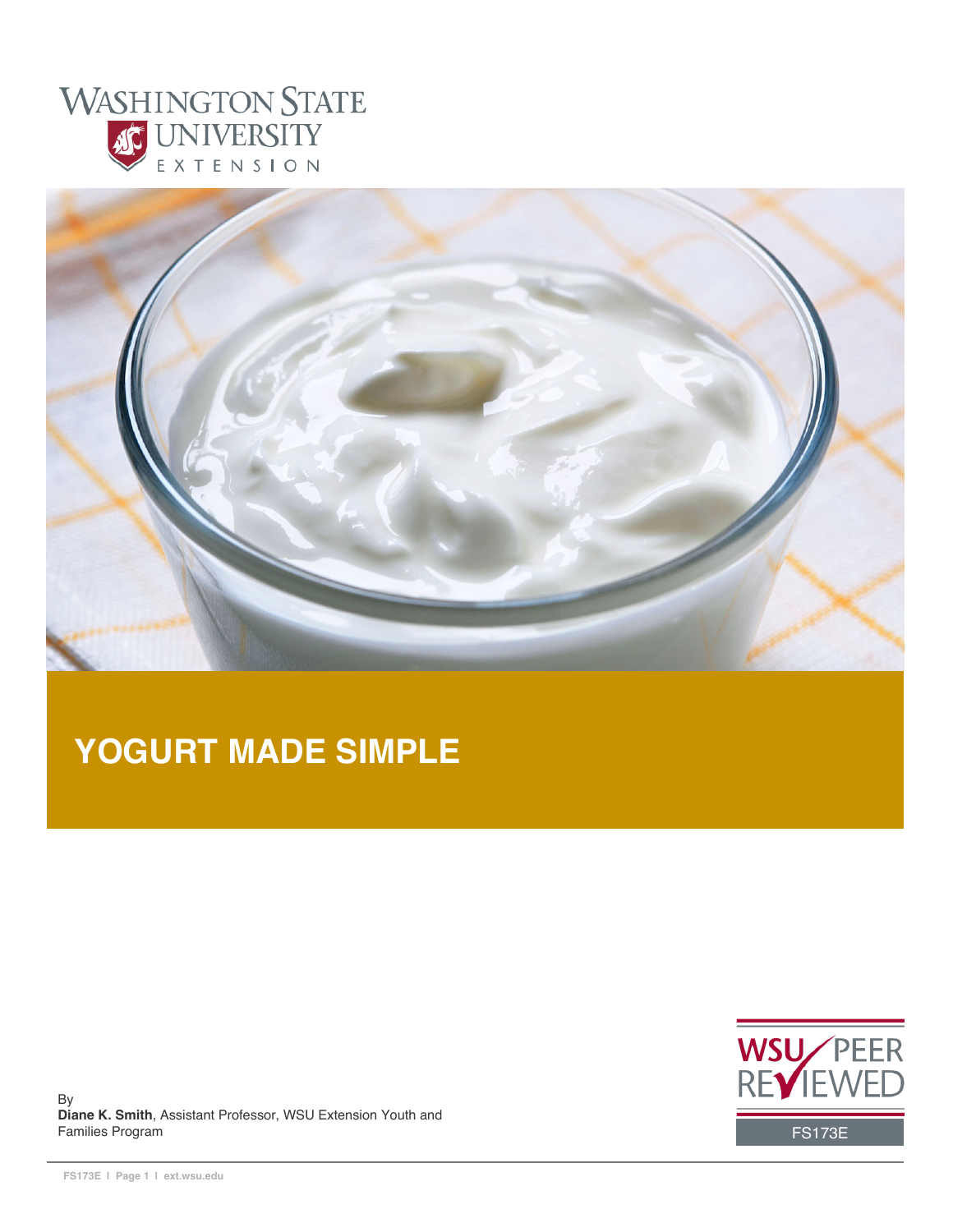# **Yogurt Made Simple**

The smooth, creamy slightly tart taste of homemade yogurt is produced by bacterial fermentation of milk. Yogurt is the most popular fermented milk in the world and can be made with any type of milk by following simple steps of (1) heating the milk, (2) adding yogurt starter, also known as a "mother culture," which is the source of bacteria, and (3) then allowing the milk to incubate for 6-8 hours.

Yogurt originated many centuries ago among the nomadic tribes of Eastern Europe and Western Asia, where herdsman began the practice of milking their animals and storing the milk in containers made from animal stomachs. The natural enzymes in the containers curdled the milk, essentially making yogurt. Not only did the milk keep longer, it is thought that people preferred the taste, so the practice continued. Over the centuries the process of making yogurt has evolved into yogurt as we know it today.

Yogurt is a rich source of protein and calcium, and the fermentation process makes these nutrients easier to absorb by our bodies (Figure 1). Ongoing studies continue to reveal the many health benefits of eating yogurt, such as boosting immunity, reducing yeast infections, and lowering the risk of colon cancer (Dairy Council of California 2015).

## **Safety, Spoilage, and Shelf Life**

Yogurt production has two characteristics that provide barriers to pathogen growth: heat and acidity (low pH). Both of these factors are necessary to ensure a safe product. Recent outbreaks of food poisoning by *E. coli* O157:H7 that is acidtolerant, brings into question the protective mechanism of acidity alone. However, *E. coli* O157:H7 is easily destroyed by pasteurization (heating), therefore, when making yogurt it is necessary to pasteurize the milk or use commercially pasteurized milk (Nummer 2002).

Yogurt generally has a 10- to 21-day shelf life when made properly, and stored in the refrigerator at temperatures below 40°F. Molds, yeasts, and slow growing bacteria can spoil the yogurt when it is stored over a longer time. To ensure long shelf life, always use clean and sanitized equipment and containers. A best practice is to clean the container with detergent using hot water, then rinse well and air dry.

# **The Chemistry of Yogurt**

Yogurt forms when bacteria ferment the milk sugar, known as lactose, into lactic acid. The lactic acid makes the milk more acidic (lower pH) causing the proteins to coagulate.

# **Nutrition Facts**

Serving Size: 1 cup 8 fl oz (245g)

| <b>Amount Per Serving</b>                                                                                                          |  |  |  |  |
|------------------------------------------------------------------------------------------------------------------------------------|--|--|--|--|
| Cal from Fat: 70<br>Calories: 149                                                                                                  |  |  |  |  |
| % Daily Value*                                                                                                                     |  |  |  |  |
| <b>Total Fat 8g</b><br>12%                                                                                                         |  |  |  |  |
| Saturated Fat 5g<br>26%                                                                                                            |  |  |  |  |
| Trans Fat 0g<br>0%                                                                                                                 |  |  |  |  |
| <b>Cholesterol 32mg</b><br>11%                                                                                                     |  |  |  |  |
| Sodium 113mg<br>16%                                                                                                                |  |  |  |  |
| <b>Total Carbohydrate 11g</b><br>4%                                                                                                |  |  |  |  |
| Sugars 11g                                                                                                                         |  |  |  |  |
| Dietary Fiber 0g                                                                                                                   |  |  |  |  |
| <b>Protein</b> 9g                                                                                                                  |  |  |  |  |
| Vitamin A 12% · Vitamin C 33%                                                                                                      |  |  |  |  |
| Calcium 11%<br>lron 8%                                                                                                             |  |  |  |  |
| *Percent Values are based on a 2,000 calorie<br>diet. Your Daily Values may be higher or lower<br>depending on your calorie needs. |  |  |  |  |

Figure 1. The nutrition facts for whole milk yogurt.

The acidity of yogurt tends to be in the range of pH 4.The more lactic acid produced, the tangier the yogurt will taste. The final taste and consistency of the yogurt can be influenced by the type of yogurt starter used and length of incubation time.

The thickness of the yogurt results from the coagulated proteins determined by the fat content of the milk, the yogurt starter, and amount of milk solids (protein). Adding nonfat milk powder (milk solids) to cold milk before heating will result in a firmer yogurt. However, adding nonfat milk powder to heated milk will cause some proteins to coagulate and form strings.

The yogurt starter is the source of bacteria. The tartness of the yogurt will depend on the bacteria culture that is used, as well as how long the yogurt has fermented. A yogurt starter can be a store-bought yogurt that has active live bacteria, or a previously made batch of yogurt that is about 5 to 7 days old (for the freshest and most active bacteria). Freeze-dried starter or an heirloom culture bacteria in powder form can often be purchased at local natural-food stores or from online vendors.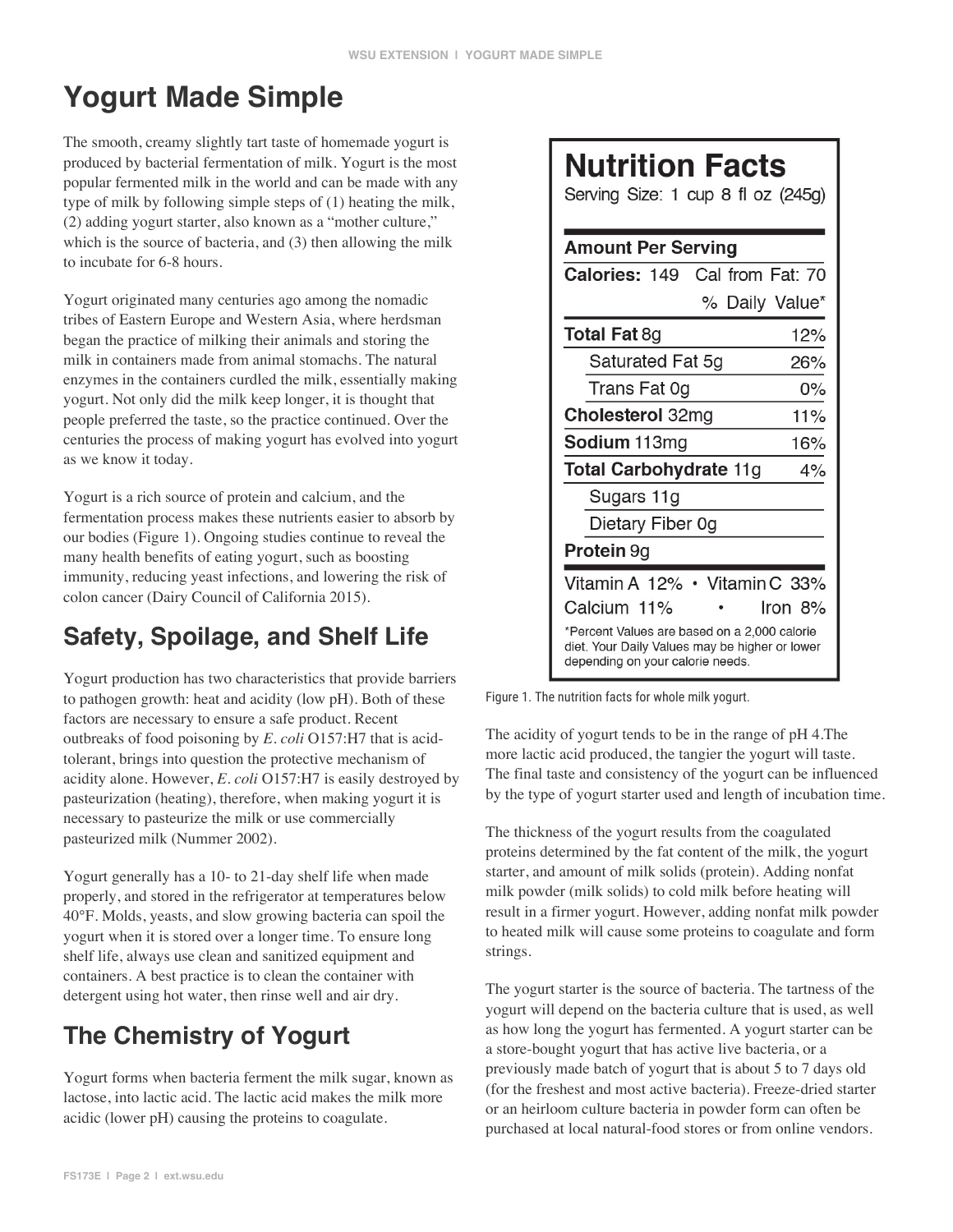

Figure 2. Steps to making yogurt on the stovetop. A) Inoculate milk by heating to 180°F. B) Allow milk to cool to 108°F to 112°F, then add yogurt starter. C) Pour cultured milk into clean containers, cover and place in incubator.

Only a small amount of fresh yogurt culture is needed to start the fermentation process—about 2 to 3 teaspoons per cup of milk. If too much starter culture is used, the bacteria will be crowded and run out of food (lactose) before the yogurt is set. Too much starter can produce a sour taste, rather than the desired tart taste.

### **Yogurt Made Simple: Step by Step on the Stove Top**

Steps for making stove-top yogurt are illustrated in Figure 2.

- 1. Pour milk of choice into a double boiler and heat to 180°F. This will kill competing bacteria, and the whey proteins will denature and coagulate to enhance the viscosity and texture of the final product. Maintain temperature for 10 minutes for thinner yogurt, 20 minutes for thicker yogurt.
- 2. After the milk has reached 180°F for the desired time, remove from heat and allow to cool to 108°F to 112°F.
- 3. When the milk is cooled, scoop out one cup of milk into a small mixing bowl. To this cup of milk, add the 2 to 3 teaspoons of yogurt starter per cup of milk. For example, for a quart of milk add 8 to 12 teaspoons (2 1/2 to 4 tablespoons) yogurt starter.
- 4. Pour this mixture back into the larger portion of heated milk and stir gently. Pour milk/yogurt starter into clean, sterilized warm container. Cover and place in incubator.
- 5. Incubate the yogurt by setting it in a warm place for 6 to 8 hours undisturbed. The goal is to maintain constant temperature to allow the yogurt to ferment. The time will vary depending upon the size of the inoculation culture, temperature, lactose content of the milk, and/or the freshness (vitality) of the yogurt starter used. Any one or a combination of these factors will increase the time to complete the process.
- 6. Refrigerate yogurt immediately once the yogurt has congealed to a jell-like consistency. Rapid chilling stops the development of acid.

Recipe for Plain Yogurt (Cascio and Rodgers Dinste 2011)

| Milk                                                 | 1 quart milk | $1/2$ gallon | 1 gallon   |
|------------------------------------------------------|--------------|--------------|------------|
| Yogurt starter-<br>plain yogurt with<br>live culture | $1/4$ cup    | $1/2$ cup    | 1 cup      |
| Nonfat dry milk<br>(optional)                        | $1/3$ cup    | $2/3$ cup    | $11/3$ cup |

**Incubation.** There are a number of ways to incubate yogurt, including in an oven, in an insulated cooler, in a crockpot, and in a commercial yogurt machine (Figure 3).

- 1. In the oven. Pre-warm oven to 200°F, then turn off. Turn oven on for short periods so that the temperature does not drop below 100°F. If a gas oven is used, the pilot light may maintain the temperature.
- 2. In an insulated cooler. Fill with warm water and place jars in warm water bath. Alternatively, line the chest with a heating pad and maintain at lowest setting.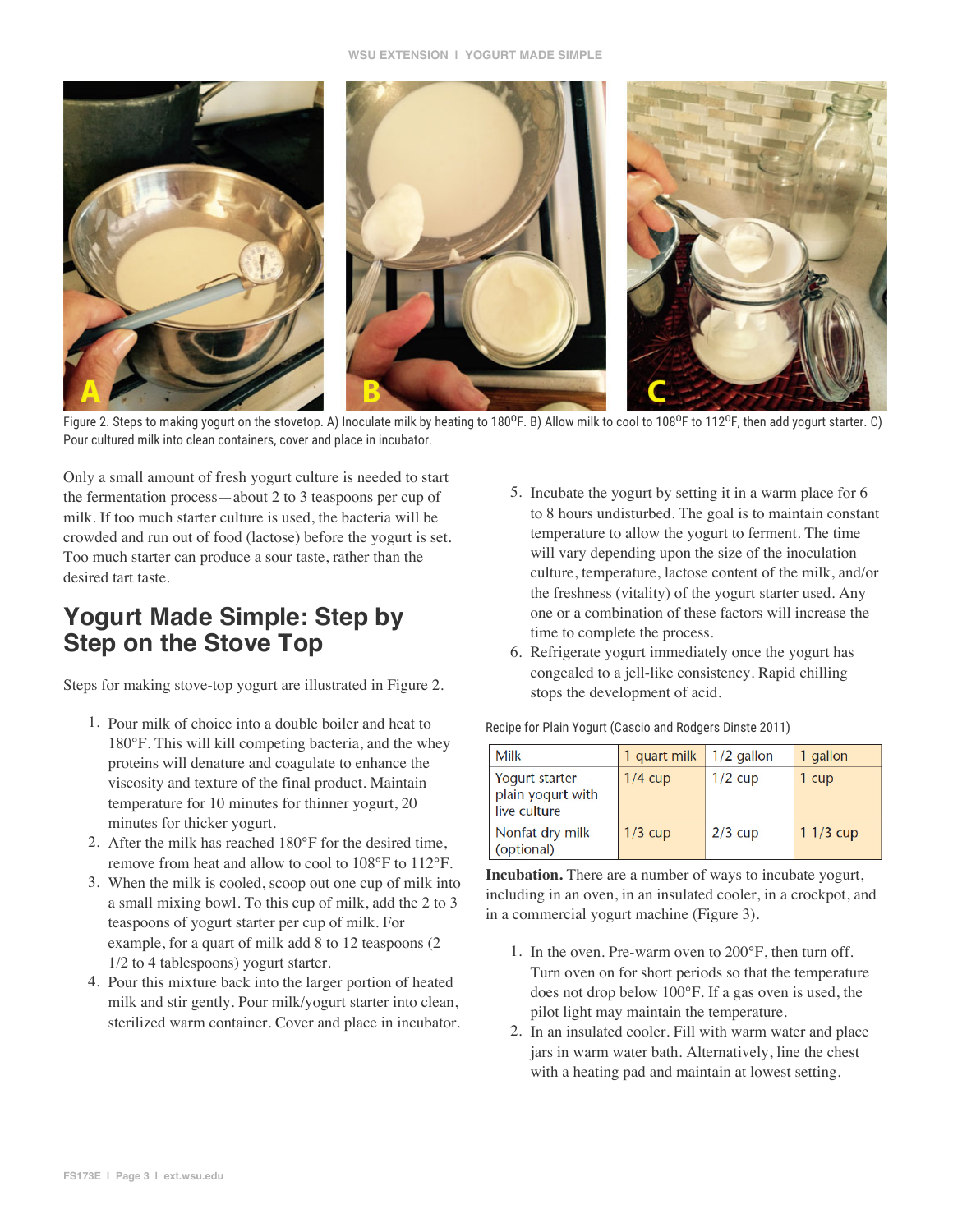

Figure 3. Yogurt incubation methods: A) Oven method. B) Insulated cooler. C) Crockpot. D) Commercial yogurt machine.

3. In a crockpot. The crockpot can be used to heat the milk, allowed to cool then add yogurt starter for fermentation. Wrap the crockpot in a towel and allow to set in a warm area.

4. In a commercial yogurt machine. These are available to maintain constant temperature. Follow instructions from the manufacturer.

### *Causes and Solutions for Common Problems*

Yogurt may not turn out as expected for a number of reasons. Following are a number of common problems and suggested solutions (Luedecke 1983).

Watery separation of whey and curd:

• The incubation time is too long, allowing the formation of too much acid. Shorten the incubation time and refrigerate yogurt as soon as it becomes firm.

• Milk has not been heated adequately. Either milk was not heated to 180°F or it was not held 20 minutes at this temperature. Heat treatment changes the milk proteins so the yogurt is firmer and whey does not separate easily.

Yogurt does not become firm:

- Inactive culture. Commercial unflavored yogurt used for starter must be fresh and contain live bacteria. Use fresh yogurt starter every 5 to 6 batches since the bacteria activity decreases over time. Yogurt starter can be frozen for future batches.
- Incubation temperature too high or too low. The temperature must be 108°F to 112°F for yogurt bacteria to grow properly. Too high a temperature inactivates bacteria; too low a temperature prohibits growth.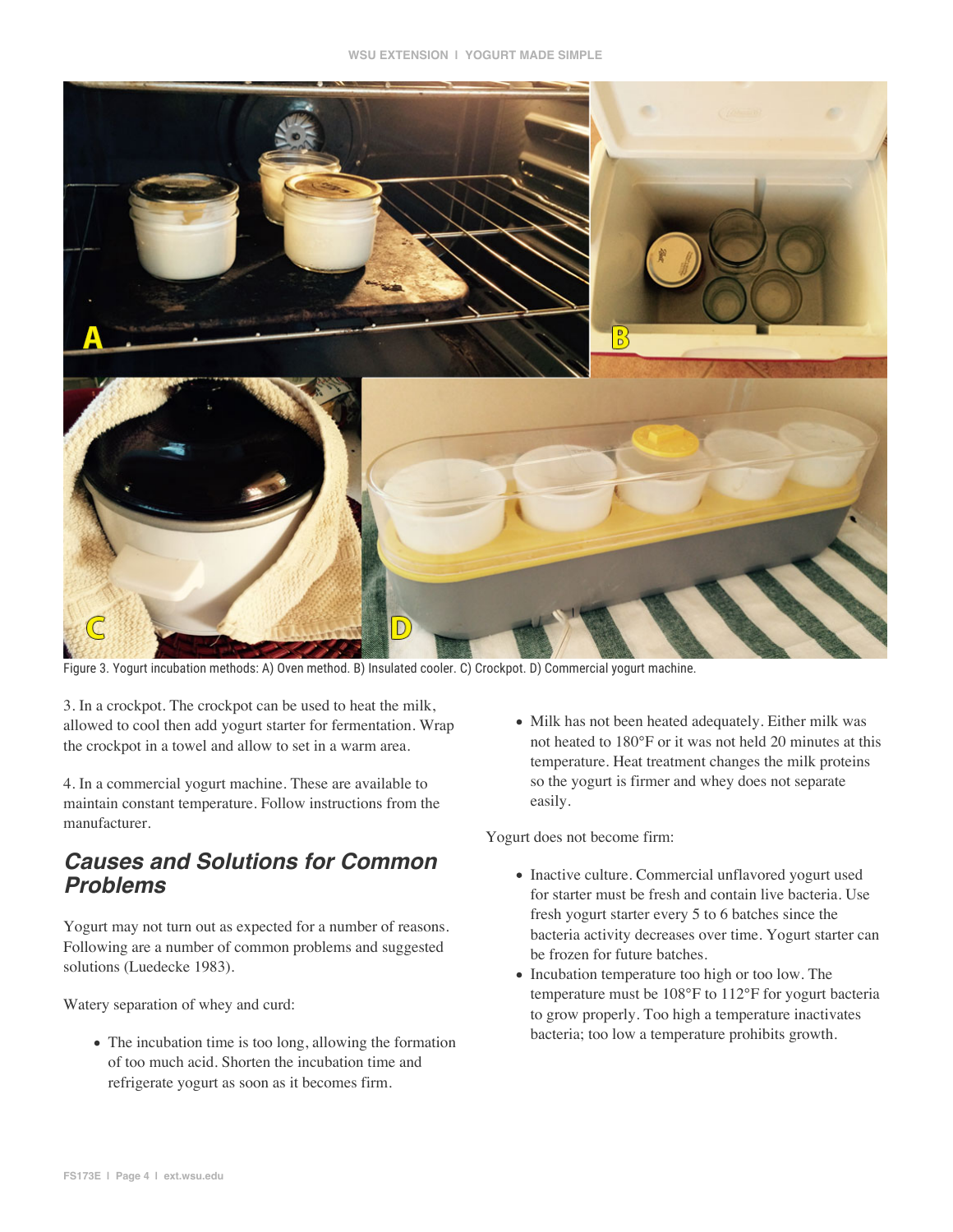• Inhibitor substances such as detergent from dishes. Wash and rinse dishes well before making yogurt.

#### Off-flavors:

- Off-flavored milk. Use fresh unflavored milk.
- Bad tasting bacteria grow along with yogurt bacteria. Use a fresh yogurt culture.
- Wash dishes well before starting. Keep culture covered while incubating.

### **Yogurt Cheese**

Strained yogurt, or yogurt cheese, also called Labneh or Greek yogurt, is yogurt which has been strained in a cloth or paper filter to remove the whey. This provides for a consistency between that of yogurt and cheese, while preserving yogurt's distinctive tart flavor.

Some commercial yogurts have added gelatin, vegetable gum, or food starch to prevent the "set" from breaking down during packaging. Small companies can produce yogurt made right in the container you purchase, so no stabilizers are needed. Avoid stabilizers if making yogurt cheese, since the stabilizers prevent whey from separating out. Yogurt cheese can be used as a substitute for cream cheese, mayonnaise, and sour cream in dips, sauces, and spreads (Baker 1993).

### *Equipment and Ingredients for Yogurt Cheese*

- Funnel, strainer, plastic coffee filter
- Paper coffee filter or double cheesecloth
- Bowl or tall glass to catch liquid whey
- Plain, low-fat yogurt (no stabilizers)

Instructions: Line funnel or strainer with coffee filter or cheesecloth (Figure 4). Place funnel or strainer over bowl or glass. Spoon yogurt into filter. Cover with plastic wrap and refrigerate 8 to 24 hours until whey has drained and yogurt is spreadable or "cheese like." The longer straining period makes for a thicker cheese. After straining off the whey, about 1/2 to 2/3 of the original amount of yogurt remains.

Yield: 1 quart (32 oz) yogurt =  $1 \frac{1}{2}$  to 2 cups yogurt cheese

Nutritional value: 1 tablespoon  $= 1$  gram protein, less than 1 gram fat, 30 mg calcium



Figure 4. Steps for making yogurt cheese. A) Line a strainer with cheesecloth. B) The whey will separate from the yogurt, producing a cheese-like texture.

#### **Creative Uses for Yogurt Cheese**

- Add chopped fresh chives or green onion for a potato topper
- Mix with dry salad dressing mix for dips (1 envelope to 2 cups yogurt cheese)
- Add smoked salmon or a bit of blue cheese for a dip or spread
- Add mustard, onion and a bit of brown sugar for potato salad dressing

#### **Recipes**

#### **Maple Yogurt Crème**

- 1/2 cup nonfat yogurt cheese
- 1 to 2 tablespoons toasted chopped walnuts
- 1 tablespoon maple syrup

Swirl syrup and nuts through yogurt.

Serve as dessert or topping on pancakes or muffins. It's a surprisingly tasty treat, making a nice snack with graham crackers.

#### **Raspberry Yogurt Dressing**

- 1/4 cup nonfat yogurt cheese
- 1 tablespoon raspberry jam
- 1 tablespoon raspberry vinegar

Mix together and serve with fruit salad. Add 1/4 cup reducedfat mayonnaise for variation.

Good with bananas, pineapple, melon.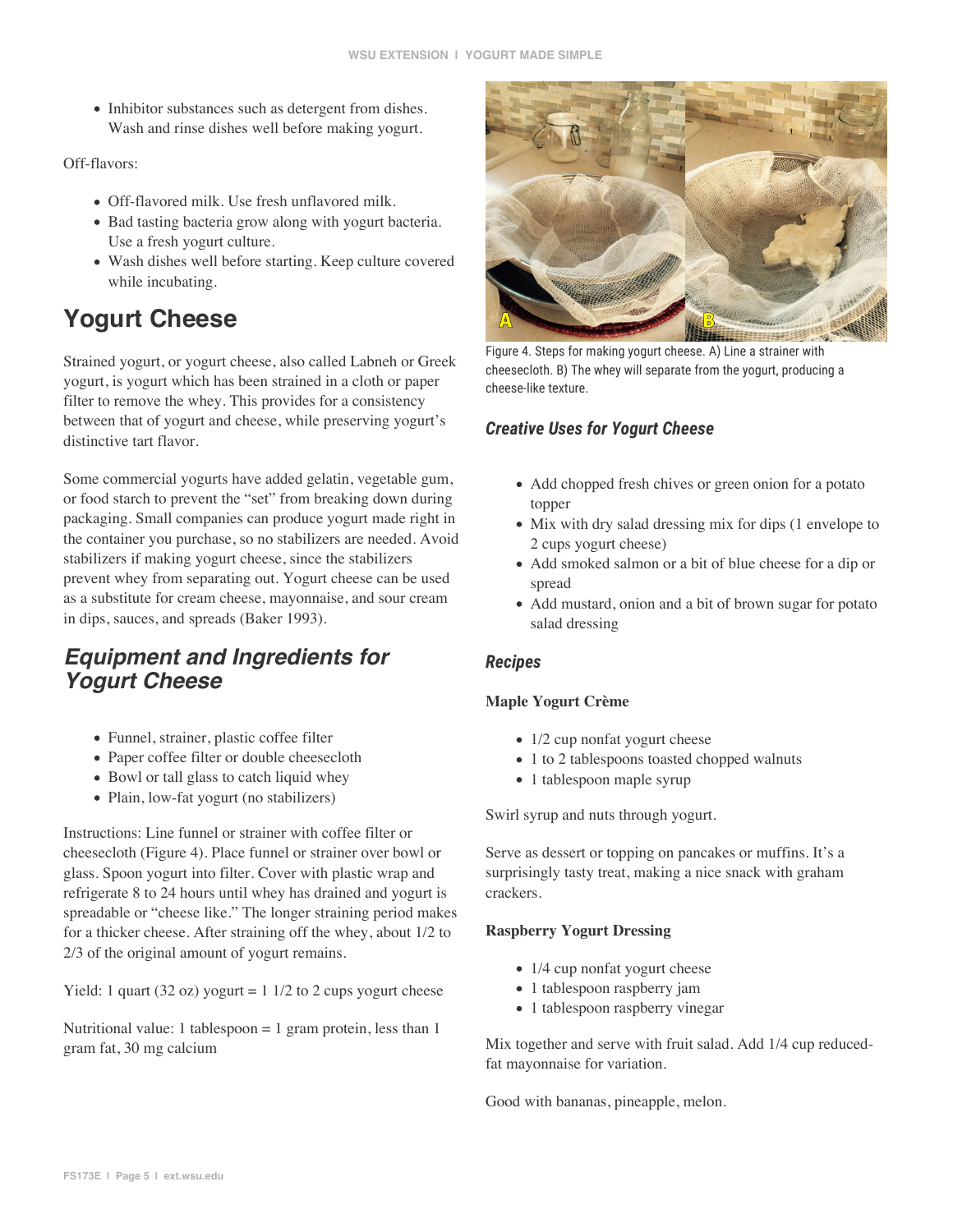## **Further Reading**

Katz, S. 2012. The Art of Fermentation. Chapter 7: Fermenting Milk. pp 186-192. White River Junction, VT: Chelsea Green Publishing.

### **References**

Baker, M. 1993. Yogurt Magic and Other Recipes. *Oregon State University Extension*.

Cascio, J. and R. Rodgers Dinste. 2011. Making Yogurt at Home. *University Alaska, Fairbanks Extension Service* Bulletin FNH-00062.

Dairy Council of California. 2015. Yogurt Nutrition. Dairy Council of California.

Luedecke, L. and S. Nicolson Butkus. 1983. Making Yogurt at Home. *Washington State University Extension* Publication 1163. [Out of Print]

Nummer, B.A. 2002. Fermenting Yogurt at Home. National Center for Home Food Preservation.